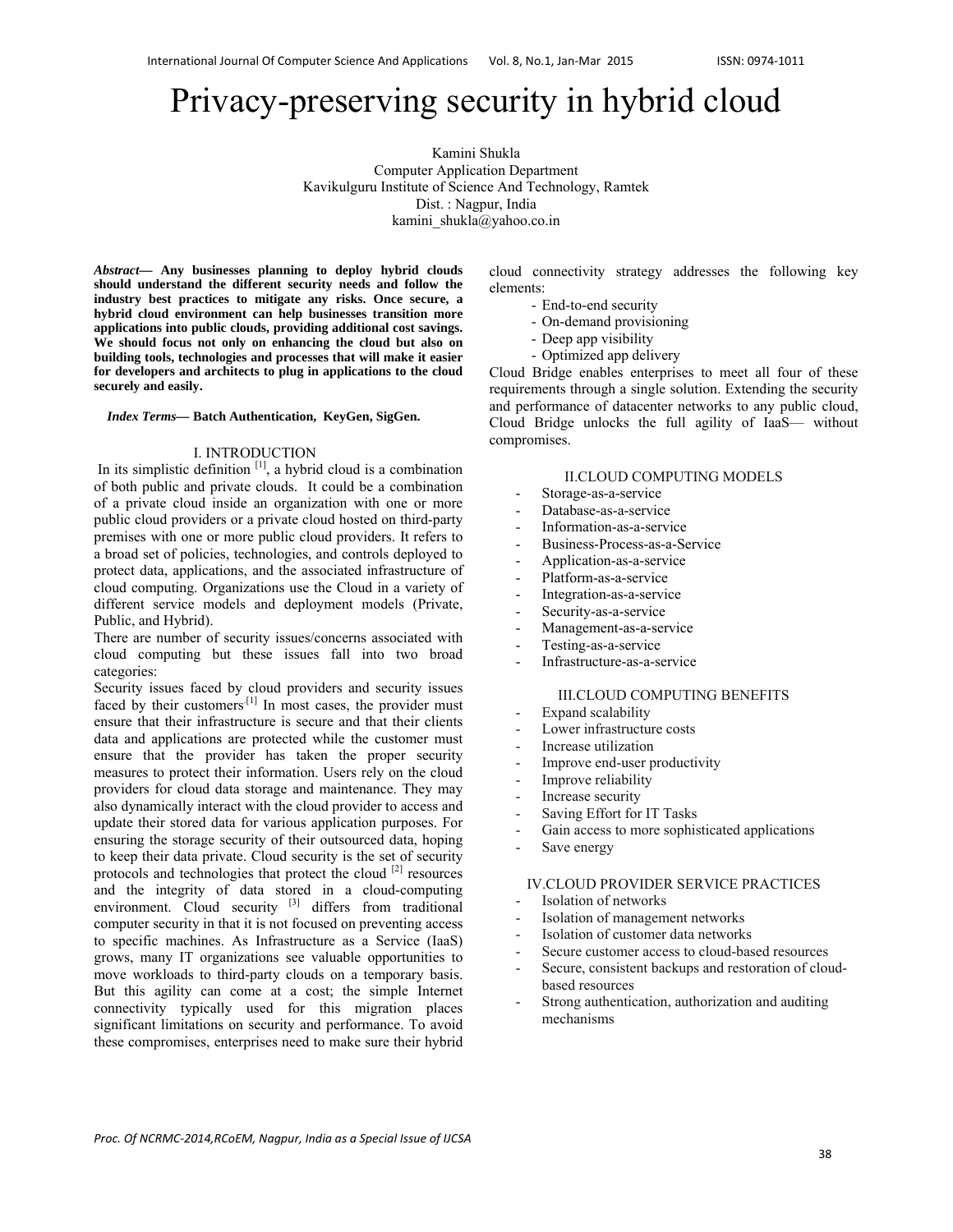International Journal Of Computer Science And Applications Vol. 8, No.1, Jan‐Mar 2015 ISSN: 0974‐1011

A library of secure and up-to-date templates of base OS and applications

# V. CUSTOMER SECURITY BEST PRACTICES

- Follow standard best practices for securing operating systems
- Encrypt critical data

# VI.SECURITY CONSIDERATIONS

As organizations use hybrid clouds for their business needs, they must understand the new security requirements of a hybrid cloud environment. While hybrid clouds offer the security advantages of private clouds, there are some unique security challenges that arise as the perimeter extends beyond the organization's boundaries. Along with the typical security considerations associated with private clouds, one should consider some additional factors in a hybrid environment.

 *1) Perimeter extension*: As a hybrid cloud extends the IT perimeter outside the organizational boundaries, it opens up a larger surface area for attacks with a section of the hybrid cloud infrastructure under the control of the service provider.

 *2) Identity and access management*: An easier approach to solving the identity needs of hybrid clouds is to extend the existing enterprise identity and access management to the public clouds. This opens up concerns about how this approach will affect the enterprise identity and its impact on the organization's security.

 *3) Management tools*: When organizations manage complex hybrid cloud environments using a management tool, either as a part of the cloud platform or as a third-party tool, organizations should consider the security implications of using such a tool. For example, the management tool should be able to handle the identity and enforce security uniformly across hybrid cloud environments.

 *4) Data migration*: A hybrid cloud makes the data flow from a private environment to a public cloud much easier. There are privacy and integrity concerns associated with such data movement because the privacy controls in the public cloud environment vary significantly from the private cloud's.

 *5) Security policies*: There are risks associated with the security policies spanning the hybrid cloud environment such as issues with how encryption keys are managed in a public cloud compared to a pure private cloud environment.

 *6) Privacy*: Finally, providers ensure that all critical data (credit card numbers, for example) are masked and that only authorized users have access to data in its entirety. Moreover, digital identities and credentials must be protected as should any data that the provider collects or produces about customer activity in the cloud.

 *7) Protect credentials*: Two types of security credentials: access keys and X.509 certificates. Access key has two parts [3]: your *access key ID* and your *secret access key*. Secret key calculate signature to include request for authentication. To prevent in-flight tampering, all requests should be sent over HTTPS.

#### VII. PRIVATE CLOUD SECURITY

A private cloud implementation aims to avoid many of the objections regarding cloud-computing security. Because a private cloud setup is implemented safely within the corporate firewall, a private cloud provides more control over the

*Proc. Of NCRMC‐2014,RCoEM, Nagpur, India as a Special Issue of IJCSA*

company's data, and it ensures security, with greater potential risk for data loss due to natural disaster. Physical security is typically handled by your service provider (Security Whitepaper ), which is an additional benefit of using the cloud. In this section, some specific tools, features are recommended to implement basic security and then implement additional security best practices using standard methods as appropriate or as they see fit. The organization implementing the private cloud is responsible for network and applicationlevel security, running and managing IT resources instead of passing that responsibility on to a third-party Companies initiate private cloud projects to enable their IT infrastructure to become more capable of quickly adapting to continually evolving needs and requirements.

## VIII.PROBLEM STATEMENT

#### *A. Threat Model*

We consider a cloud service involving three different entities, the cloud user, cloud server, which is managed by cloud service provider, the third party auditor , who has expertise and capabilities that cloud users do not have and is trusted to assess the cloud security service on behalf of the user upon request. Users rely on the cloud server for cloud data storage and maintenance. They may also dynamically interact with the cloud server to access and update their stored data for various application purposes. The users may resort to third party for ensuring the storage security of their outsourced data, while hoping to keep their data private While providing the cloud data storage based services, for their own benefits the cloud server might neglect to keep or deliberately delete rarely accessed data files which belong to ordinary cloud users. Moreover, the cloud server may decide to hide the data corruptions caused by server hacks or Byzantine failures to maintain reputation. We assume the third party, is reliable and independent, and thus has no incentive to collude with either the cloud server or the users. However, any possible leakage of user's outsourced data should be prohibited.

## *B*. *Design Goals of hybrid cloud*

To enable privacy-preserving<sup>[4]</sup>, under the aforementioned model, our protocol design should achieve the following security and performance guarantee: 1) Confidentiality 2) Integrity 3) Availability 4) Lightweight: to allow with minimum communication and computation overhead.5) Secure and efficient capability.

#### *C*. *Notation and Preliminaries*

F outsourced data, denoted as a sequence of n blocks m1 . . . mn  $\in$  Zp for some large prime p.fkey( ) – pseudorandom function defined as:  $\{0, 1\} \times \text{key} \rightarrow \text{Zp}$ .

key( ) – pseudorandom permutation

 MACkey() – message authentication code function, defined as:  $\{0, 1\}$ \*×key  $\rightarrow \{0, 1\}$ l.

H(), h ( ) hash functions, defined as:  $\{0, 1\}$   $\rightarrow$  G, where G is some group, And some necessary cryptographic background for our proposed scheme.

# IX.THE PROPOSED SCHEMES

To achieve privacy-preserving uniquely integrate the authenticator with random mask technique, the linear combination of sampled blocks in the server's response is masked with randomness generated by a pseudo random